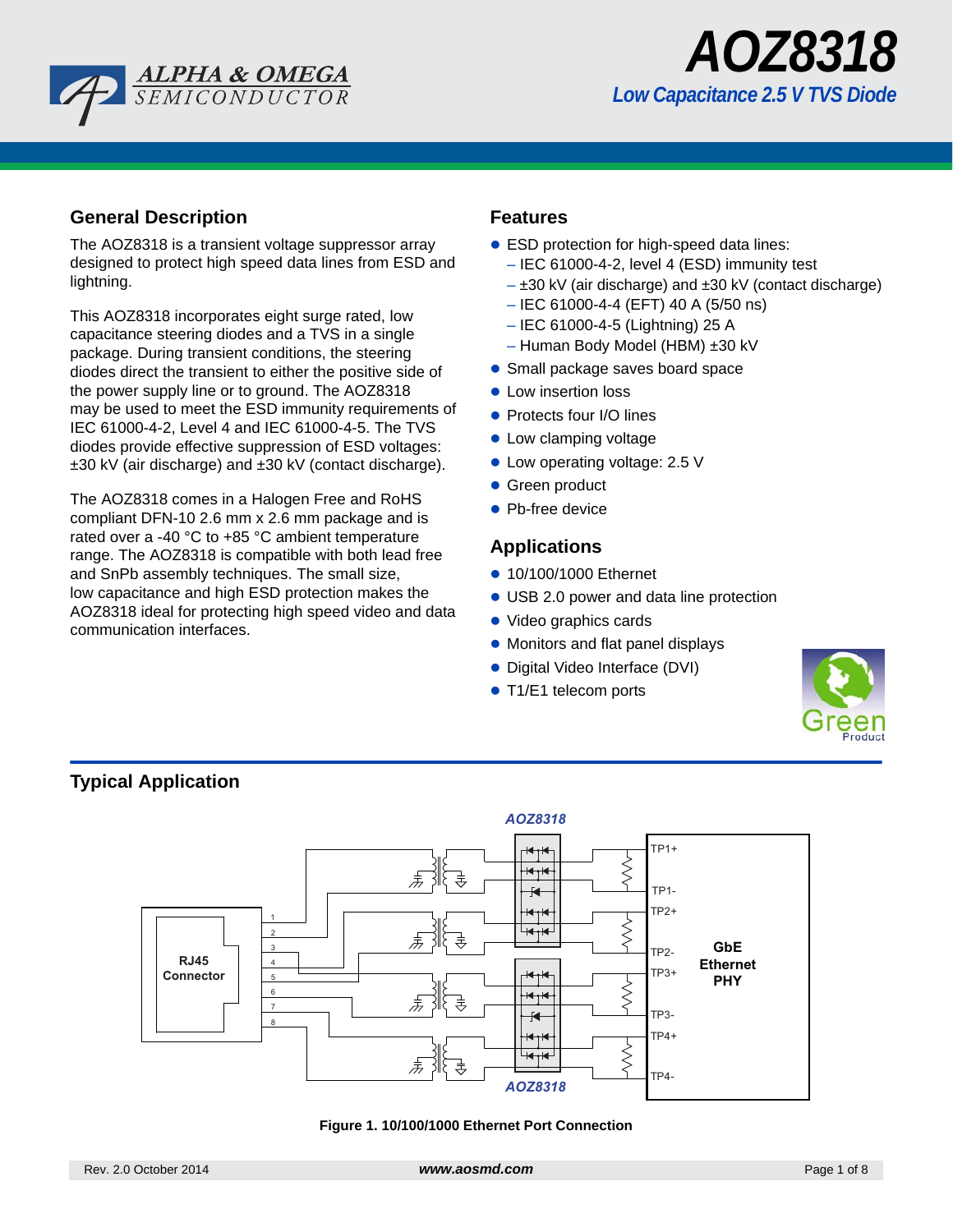

## **Ordering Information**

| <b>Part Number</b> | <b>Ambient Temperature Range</b> | Package                | <b>Environmental</b> |  |  |
|--------------------|----------------------------------|------------------------|----------------------|--|--|
| AOZ8318DI          | $-40$ °C to $+85$ °C             | 2.6 mm x 2.6 mm DFN-10 | Green Product        |  |  |



AOS Green Products (with "L" suffix) use reduced levels of Halogens, and are also RoHS compliant. Please visit www.aosmd.com/media/AOSGreenPolicy.pdf for additional information.

# **Pin Configuration**



| <b>Pin Number</b> | <b>Description</b> |
|-------------------|--------------------|
| 1, 3, 7, 9        | Input/Output lines |
| 2, 4, 5, 6, 8, 10 | No connection      |
| Center Tab        | Ground             |

### **Absolute Maximum Ratings**

*Exceeding the Absolute Maximum ratings may damage the device.*

| <b>Parameter</b>                                           | Rating              |
|------------------------------------------------------------|---------------------|
| $VP - GND$                                                 | 2.5V                |
| Peak Pulse Current ( $I_{\rm PP}$ ), $t_{\rm p} = 8/20$ µs | 25A                 |
| Peak Power Dissipation (8 x 20 µs@ 25 °C)                  | 350 W               |
| Storage Temperature $(T_S)$                                | $-65$ °C to +150 °C |
| ESD Rating per IEC61000-4-2, Contact <sup>(1)</sup>        | $±30$ kV            |
| ESD Rating per IEC61000-4-2, Air <sup>(1)</sup>            | $±30$ kV            |
| ESD Rating per Human Body Model <sup>(2)</sup>             | $±30$ kV            |

**Notes:**

1. IEC 61000-4-2 discharge with  $C_{Discharge}$  = 150 pF,  $R_{Discharge}$  = 330  $\Omega$ .

2. Human Body Discharge per MIL-STD-883, Method 3015 C<sub>Discharge</sub> = 100 pF, R<sub>Discharge</sub> = 1.5 kΩ.

### **Maximum Operating Ratings**

| <b>Parameter</b>             | Rating            |
|------------------------------|-------------------|
| Junction Temperature $(T_J)$ | -40 °C to +125 °C |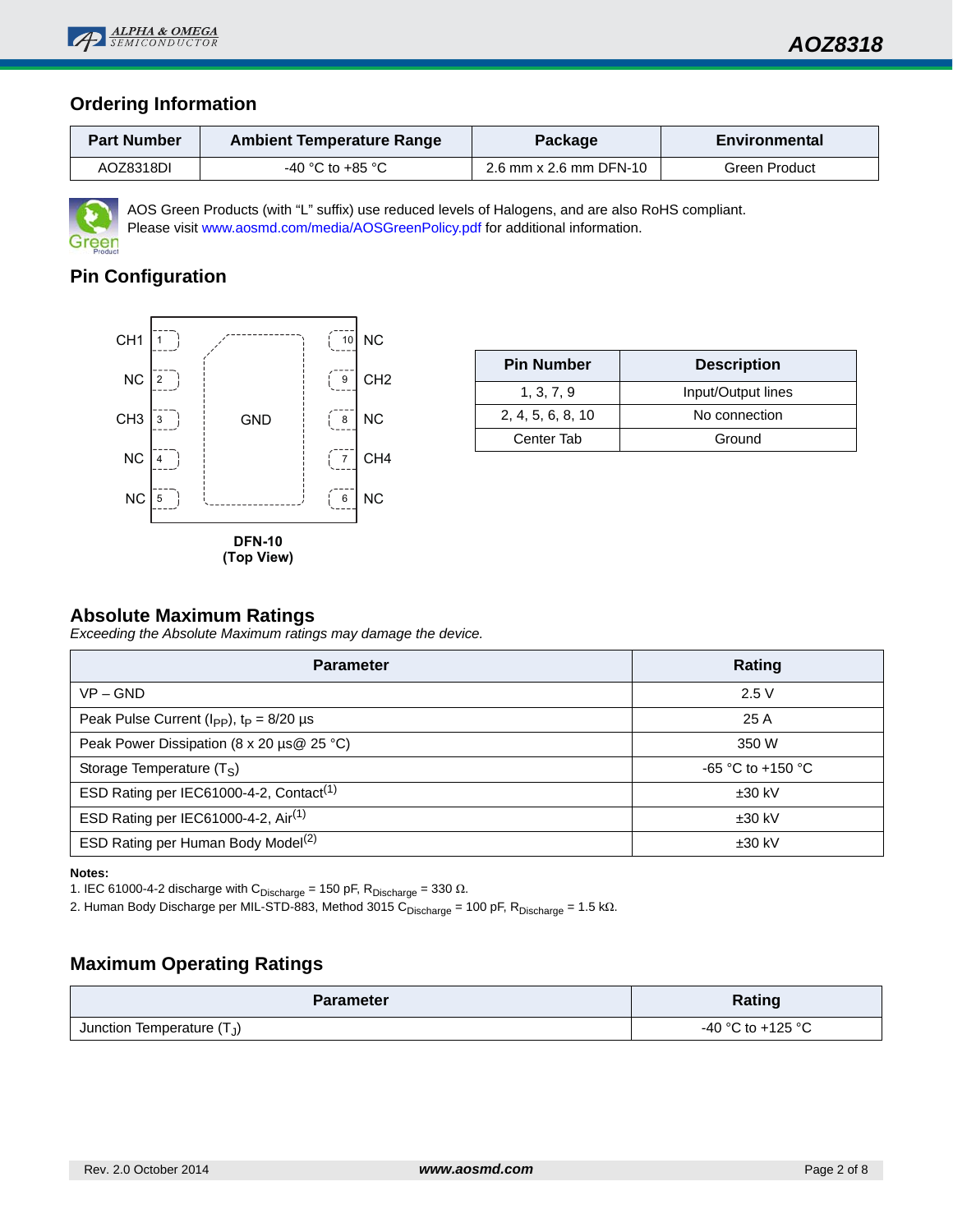## **Electrical Characteristics**

 $T_A = 25^{\circ}$ C unless otherwise specified.

| <b>Symbol</b>    | <b>Parameter</b>           | <b>Conditions</b>                                       | Min. | Typ. | Max.   | <b>Units</b> |
|------------------|----------------------------|---------------------------------------------------------|------|------|--------|--------------|
| V <sub>RWM</sub> | Reverse Working Voltage    | Between any I/O pin and GND <sup>(4)</sup>              |      |      | 2.5    | $\vee$       |
| $I_R$            | Reverse Leakage Current    | $V_{RWM}$ = 2.5 V, between any I/O pin and GND          |      |      | 1      | μA           |
| $V_{BR}$         | Reverse Breakdown Voltage  | $I_T = 100 \mu A$                                       | 2.8  |      |        | $\vee$       |
| $V_{CL}$         | Channel Clamp Voltage      | $I_{PP}$ = 5 A, tp = 100 ns, any I/O pin to             |      |      |        |              |
|                  | <b>Positive Transients</b> | Ground $(3)(6)$                                         |      |      | 3.5    | $\vee$       |
|                  | <b>Negative Transient</b>  |                                                         |      |      | $-3.5$ | V            |
|                  | Channel Clamp Voltage      | $I_{PP} = 10 A$ , tp = 100 ns, any I/O pin to           |      |      |        |              |
|                  | <b>Positive Transients</b> | Ground $(3)(6)$                                         |      |      | 4.2    |              |
|                  | <b>Negative Transient</b>  |                                                         |      |      | $-5$   | $\vee$       |
|                  | Channel Clamp Voltage      | $I_{PP}$ = 15 A, tp = 100 ns, any I/O pin to            |      |      |        |              |
|                  | <b>Positive Transients</b> | Ground $(3)(6)$                                         |      |      | 5      | V            |
|                  | <b>Negative Transient</b>  |                                                         |      |      | $-6.5$ | $\vee$       |
| $C_i$            | Junction Capacitance       | $V_R$ = 0 V, f = 1 MHz, any I/O pin to Ground           |      | 3.0  | 4.5    | pF           |
|                  |                            | $V_R$ = 0 V, f = 1 MHz, between I/O pins <sup>(3)</sup> |      | 1.4  |        | рF           |

**Notes:**

3. These specifications are guaranteed by design.

4. The working peak reverse voltage, V<sub>RWM</sub>, should be equal to or greater than the DC or continuous peak operating voltage level.

5.  $V_{BR}$  is measured at the pulse test current  $I_T$ .

6. Measurements performed using a 100 ns Transmission Line Pulse (TLP) system.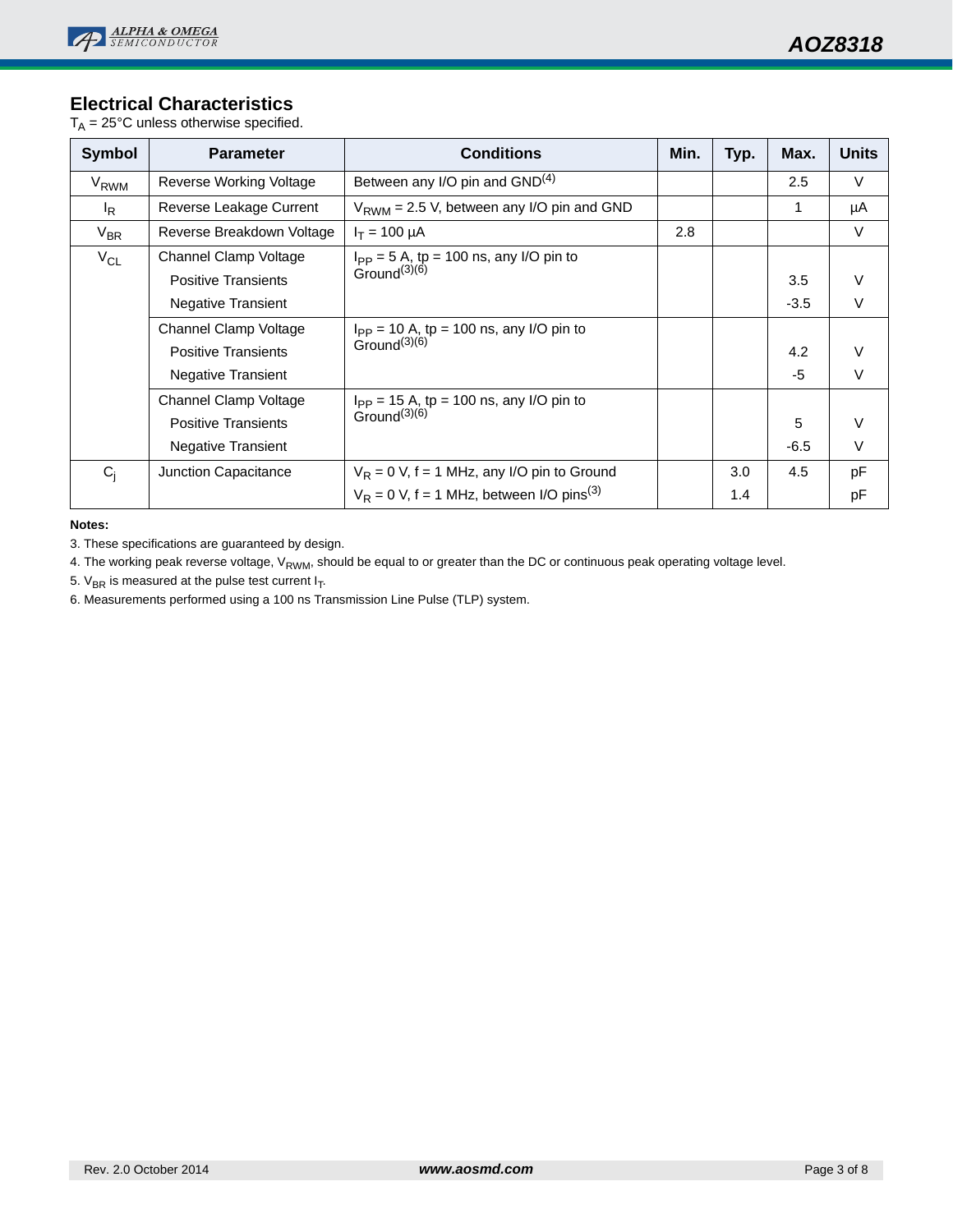# **Typical Performance Characteristics**





Rev. 2.0 October 2014 **by a gradient and a set of 8 www.aosmd.com** Page 4 of 8 **Page 4 of 8**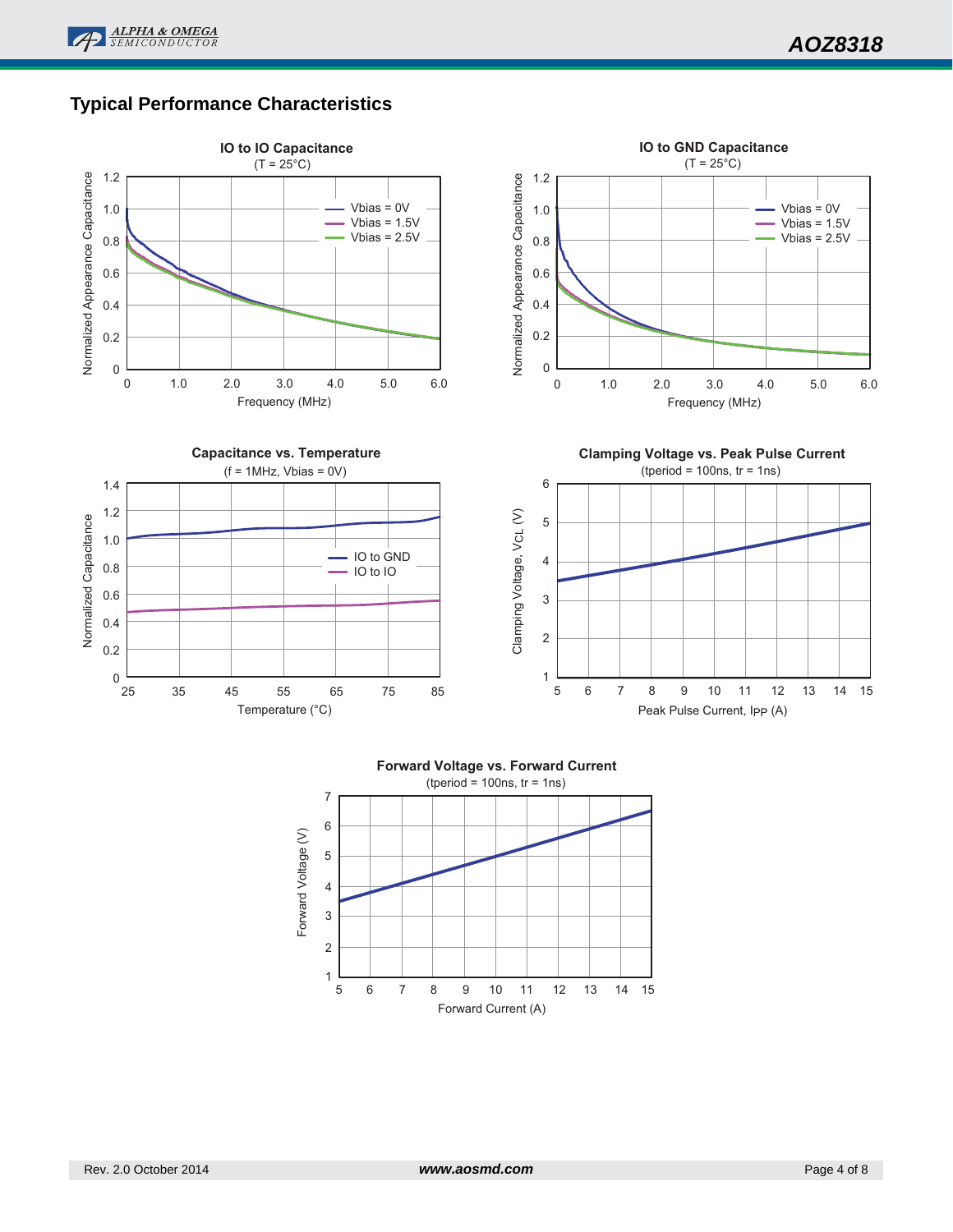

# **Application Information**

The AOZ8318 TVS is design to protect four data lines from fast damaging transient over-voltage by clamping the over-voltage to a reference. When the transient on a protected data line exceeds the reference voltage, the steering diode is forward bias and conducts harmful ESD transients away from the sensitive circuitry under protection.

#### **PCB Layout Guidelines**

Printed circuit board layout is the key to achieving the highest level of surge immunity on power and data lines. The location of the protection devices on the PCB is the simplest and most important design rule to follow. The AOZ8318 devices should be located as close as possible to the noise source. The placement of the AOZ8318 devices should be used on all data and power lines that enter or exit the PCB at the I/O connector. In most systems, surge pulses occur on data and power lines that enter the PCB through the I/O connector. Placing the AOZ8318 devices as close as possible to the noise source ensures that a surge voltage will be clamped before the pulse can be coupled into adjacent PCB traces. In addition, the PCB should use the shortest possible traces. A short trace length equates to low impedance, which ensures that the surge energy will be dissipated by the AOZ8318 device. Long signal traces will act as antennas to receive energy from fields that are produced by the ESD pulse. By keeping line lengths as short as possible, the efficiency of the line to act as an antenna for ESD related fields is reduced.

Minimize interconnecting line lengths by placing devices with the most interconnect as close together as possible. The protection circuits should shunt the surge voltage to either the reference or chassis ground. Shunting the surge voltage directly to the IC's signal ground can cause ground bounce. The clamping performance of TVS diodes on a single ground PCB can be improved by minimizing the impedance with relatively short and wide ground traces. The PCB layout and IC package parasitic inductances can cause significant overshoot to the TVS's clamping voltage. The inductance of the PCB can be reduced by using short trace lengths and multiple layers with separate ground and power planes. One effective method to minimize loop problems is to incorporate a ground plane in the PCB design. The AOZ8318 low capacitance TVS is designed to protect four high speed data transmission lines from transient over-voltages by clamping them to a fixed reference. The low inductance and construction minimizes voltage overshoot during high current surges. When the voltage on the protected line exceeds the reference voltage the internal steering diodes are forward biased, conducting the transient current away from the sensitive circuitry.

Good circuit board layout is critical for the suppression of ESD induced transients. The following guidelines are recommended:

- 1. Place the TVS near the I/O terminals or connectors to restrict transient coupling.
- 2. Fill unused portions of the PCB with ground plane.
- 3. Minimize the path length between the TVS and the protected line.
- 4. Minimize all conductive loops including power and ground loops.
- 5. The ESD transient return path to ground should be kept as short as possible.
- 6. Never run critical signals near board edges.
- 7. Use ground planes whenever possible.
- 8. Avoid running critical signal traces (clocks, resets, etc.) near PCB edges.
- 9. Separate chassis ground traces from components and signal traces by at least 4 mm.
- 10. Keep the chassis ground trace length-to-width ratio < 5:1 to minimize inductance.
- 11. Protect all external connections with TVS diodes.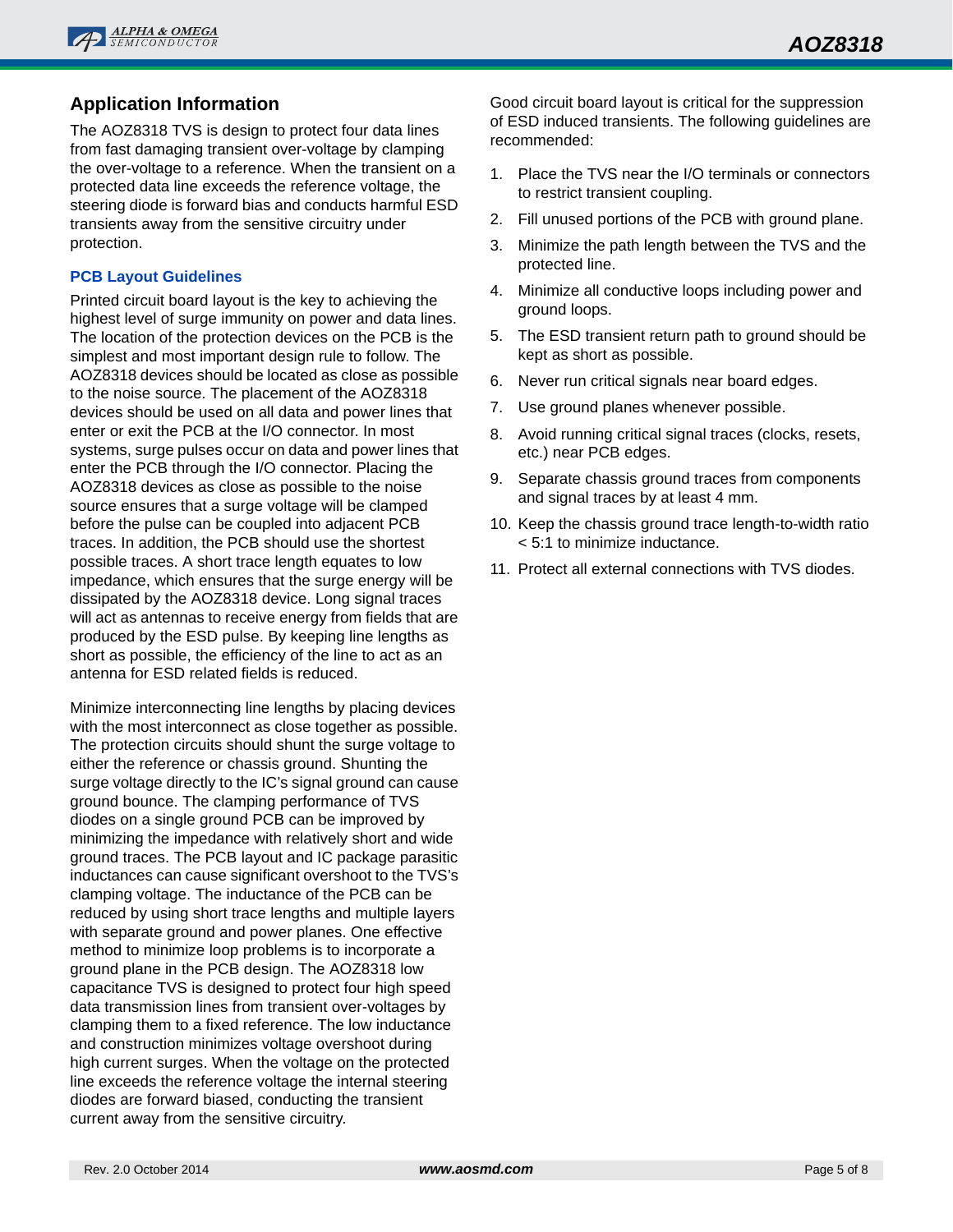

# **Package Dimensions, DFN 2.6x 2.6, 10L, EP1\_S**





| Symbols        | Min.         | Nom. | Max. |  |  |
|----------------|--------------|------|------|--|--|
| Α              | 0.50         | 0.55 | 0.60 |  |  |
| A <sub>1</sub> | 0.00         |      | 0.05 |  |  |
| b              | 0.20         | 0.25 | 0.30 |  |  |
| C              | $0.152$ REF. |      |      |  |  |
| D              | 2.55         | 2.60 | 2.65 |  |  |
| D1             | 2.10         | 2.15 | 2.20 |  |  |
| E              | 2.55         | 2.60 | 2.65 |  |  |
| E1             | 1.21         | 1.26 | 1.31 |  |  |
| e              | 0.50 BSC     |      |      |  |  |
| Κ              | 0.32 REF     |      |      |  |  |
|                | 0.30         | 0.35 | 0.40 |  |  |

**Dimensions in millimeters**

#### **Dimensions in inches**

| Symbols        | Min.      | Nom.         | Max.  |  |
|----------------|-----------|--------------|-------|--|
| A              | 0.020     | 0.022        | 0.024 |  |
| A <sub>1</sub> | 0.000     |              | 0.002 |  |
| h              | 0.008     | 0.010        | 0.012 |  |
| C              |           | $0.006$ REF. |       |  |
| D              | 0.100     | 0.102        | 0.104 |  |
| D <sub>1</sub> | 0.083     | 0.085        | 0.087 |  |
| E              | 0.100     | 0.102        | 0.104 |  |
| E1             | 0.048     | 0.050        | 0.052 |  |
| e              | 0.020 BSC |              |       |  |
| Κ              | 0.013 BSC |              |       |  |
| L              | 0.012     | 0.014        | 0.016 |  |

#### **RECOMMENDED LAND PATTERN**



#### **Note:**

1. Controlling dimension is millimeter. Coverted inch dimensions are not necessarily exact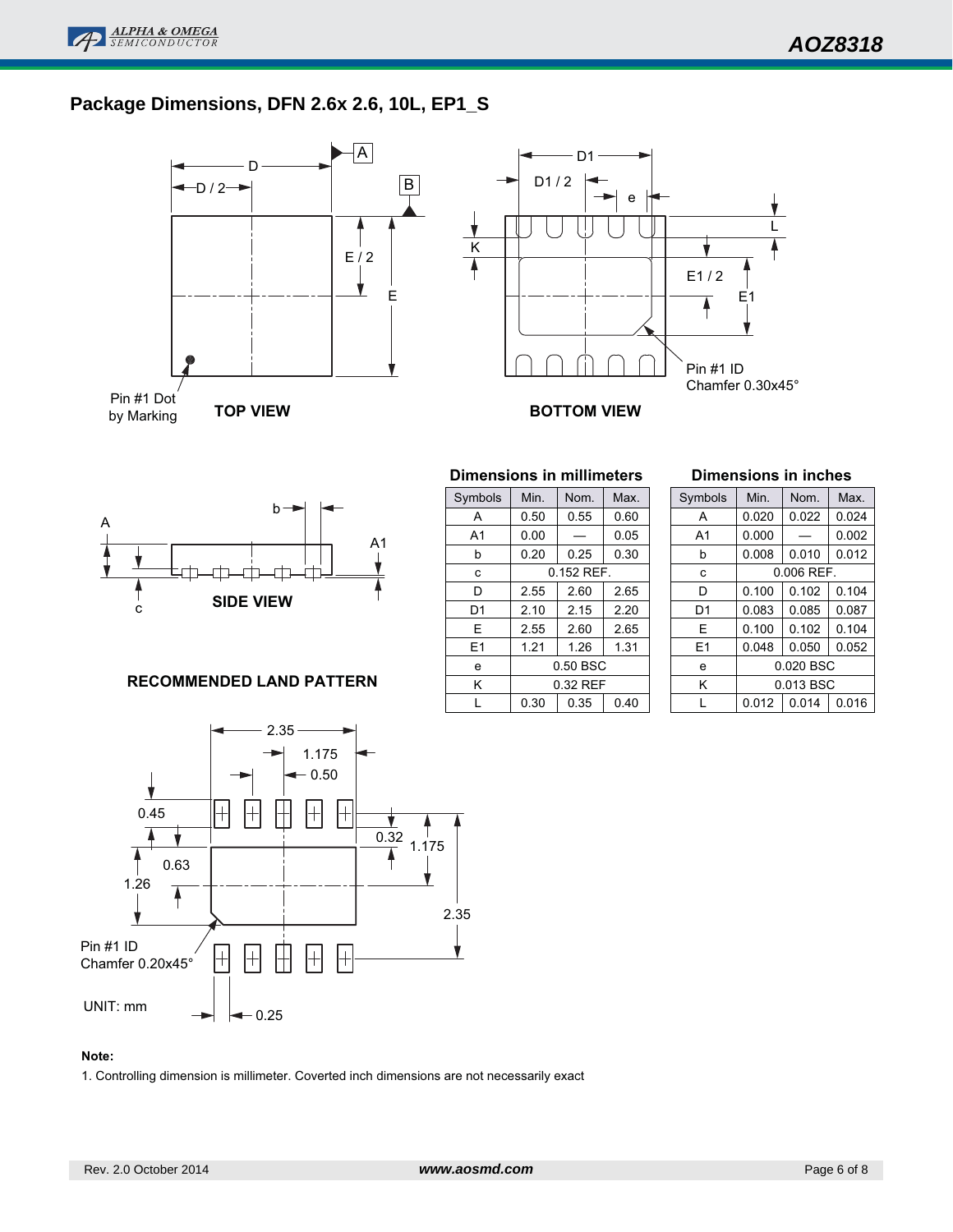## **Tape and Reel Dimensions, DFN 2.6x2.6, 10L**

![](_page_6_Figure_3.jpeg)

| UNIT: mm |  |  |  |
|----------|--|--|--|
|----------|--|--|--|

Feeding Direction

| Package    |            | B <sub>0</sub> | A0            | K <sub>0</sub> | D <sub>0</sub>                          | D <sub>1</sub> |           | E1                                     | E2   | P <sub>0</sub> | P <sub>1</sub> | P <sub>2</sub> |
|------------|------------|----------------|---------------|----------------|-----------------------------------------|----------------|-----------|----------------------------------------|------|----------------|----------------|----------------|
| <b>DFN</b> | 0.30       | 2.80           | 2.80          | 1.10           | ø1.50                                   | ø1.50   12.0   |           | $^{\prime}$ 1.75                       | 5.50 | 4.00           | 4.00           | 2.00           |
| 2.6x2.6    | $\pm 0.05$ | $\pm 0.10$     | $+0.10$ $\pm$ |                | $\vert$ ±0.10 $\vert$ +0.1/-0.0 $\vert$ | Min. l         | $\pm 0.3$ | $\pm 0.10$ $\pm 0.05$ $\pm 0.10$ $\pm$ |      |                | $ \pm 0.10 $   | $\pm 0.05$     |

**Reel**

![](_page_6_Figure_8.jpeg)

![](_page_6_Figure_9.jpeg)

![](_page_6_Figure_10.jpeg)

 $- - - -$ 

 $- - - -$ 

UNIT: mm **Tape Size Reel Size M N W W1 H K S GR V** 12mm ø330 ø179 60 13 17.0 ø13.0 10.5 2.0  $- - ±1.0$  $±0.5$  $±0.5$  $±0.2$  $\pm$ 0.25  $±0.2$ 

### **Leader/ Trailer & Orientation**

![](_page_6_Figure_13.jpeg)